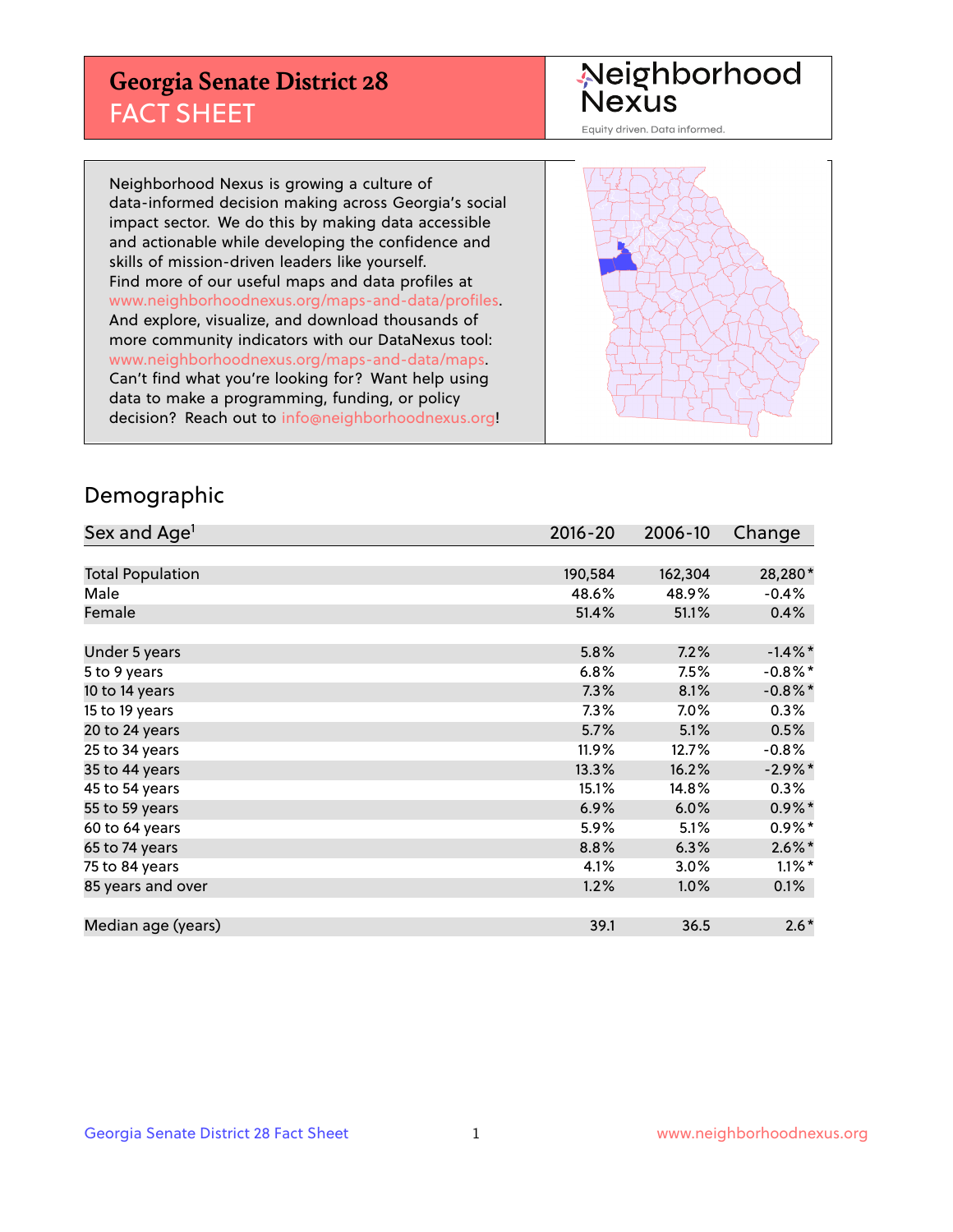## Demographic, continued...

| Race <sup>2</sup>                                            | $2016 - 20$ | 2006-10 | Change     |
|--------------------------------------------------------------|-------------|---------|------------|
| <b>Total population</b>                                      | 190,584     | 162,304 | 28,280*    |
| One race                                                     | 96.8%       | 98.2%   | $-1.4\%$ * |
| White                                                        | 73.6%       | 77.3%   | $-3.7\%$ * |
| <b>Black or African American</b>                             | 19.4%       | 18.1%   | 1.3%       |
| American Indian and Alaska Native                            | 0.2%        | 0.2%    | $-0.0%$    |
| Asian                                                        | 1.9%        | 1.0%    | $0.9\%$ *  |
| Native Hawaiian and Other Pacific Islander                   | 0.0%        | 0.0%    | $-0.0%$    |
| Some other race                                              | 1.5%        | 1.5%    | 0.1%       |
| Two or more races                                            | 3.2%        | 1.8%    | $1.4\%$ *  |
| Race alone or in combination with other race(s) <sup>3</sup> | $2016 - 20$ | 2006-10 | Change     |
| Total population                                             | 190,584     | 162,304 | 28,280*    |
| White                                                        | 76.6%       | 78.9%   | $-2.3\%$ * |
| <b>Black or African American</b>                             | 20.9%       | 18.8%   | $2.1\%$ *  |
| American Indian and Alaska Native                            | 0.9%        | 0.8%    | $0.0\%$    |
| Asian                                                        | 2.9%        | 1.5%    | $1.4\%$ *  |
| Native Hawaiian and Other Pacific Islander                   |             |         |            |
|                                                              | 0.3%        | 0.1%    | 0.1%       |
| Some other race                                              | 2.1%        | 1.7%    | 0.4%       |
| Hispanic or Latino and Race <sup>4</sup>                     | $2016 - 20$ | 2006-10 | Change     |
| <b>Total population</b>                                      | 190,584     | 162,304 | 28,280*    |
| Hispanic or Latino (of any race)                             | 6.6%        | 5.7%    | 0.9%       |
| Not Hispanic or Latino                                       | 93.4%       | 94.3%   | $-0.9\%$ * |
| White alone                                                  | 69.4%       | 73.5%   | $-4.1%$ *  |
| Black or African American alone                              | 19.2%       | 17.8%   | 1.4%       |
| American Indian and Alaska Native alone                      | 0.2%        | 0.2%    | 0.0%       |
| Asian alone                                                  | 1.9%        | 1.0%    | $0.9\%$ *  |
| Native Hawaiian and Other Pacific Islander alone             | 0.0%        | 0.0%    | $-0.0%$    |
| Some other race alone                                        | 0.2%        | 0.2%    | 0.0%       |
| Two or more races                                            | 2.4%        | 1.6%    | $0.8\%$ *  |
| U.S. Citizenship Status <sup>5</sup>                         | $2016 - 20$ | 2006-10 | Change     |
|                                                              |             |         |            |
| Foreign-born population                                      | 12,405      | 8,301   | 4,105*     |
| Naturalized U.S. citizen                                     | 49.9%       | 39.5%   | 10.4%*     |
| Not a U.S. citizen                                           | 50.1%       | 60.5%   | $-10.4%$   |
| Citizen, Voting Age Population <sup>6</sup>                  | 2016-20     | 2006-10 | Change     |
|                                                              |             |         |            |
| Citizen, 18 and over population<br>Male                      | 137,560     | 113,063 | 24,497*    |
|                                                              | 47.6%       | 47.7%   | $-0.1%$    |
| Female                                                       | 52.4%       | 52.3%   | 0.1%       |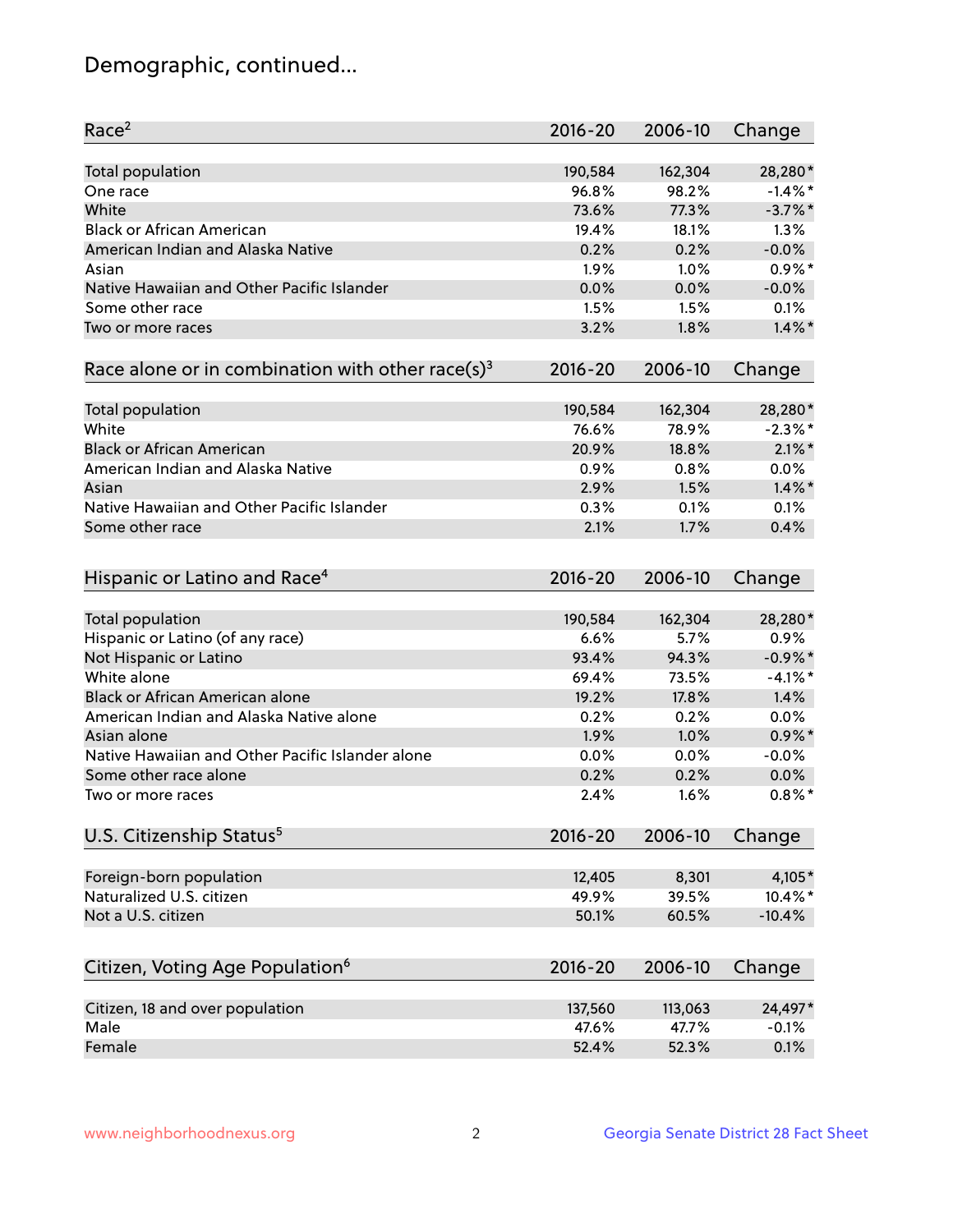#### Economic

| Income <sup>7</sup>                                 | $2016 - 20$ | 2006-10 | Change     |
|-----------------------------------------------------|-------------|---------|------------|
|                                                     |             |         |            |
| All households                                      | 68,602      | 58,370  | $10,232*$  |
| Less than \$10,000                                  | 3.9%        | 5.5%    | $-1.6\%$ * |
| \$10,000 to \$14,999                                | 3.2%        | 3.5%    | $-0.3%$    |
| \$15,000 to \$24,999                                | 6.5%        | 8.3%    | $-1.8\%$ * |
| \$25,000 to \$34,999                                | 6.8%        | 10.0%   | $-3.3\%$ * |
| \$35,000 to \$49,999                                | 11.0%       | 14.0%   | $-3.0\%$ * |
| \$50,000 to \$74,999                                | 17.7%       | 20.7%   | $-3.0\%$ * |
| \$75,000 to \$99,999                                | 14.6%       | 15.1%   | $-0.5%$    |
| \$100,000 to \$149,999                              | 20.0%       | 15.8%   | $4.2\%$ *  |
| \$150,000 to \$199,999                              | 8.7%        | 4.4%    | $4.3\%$ *  |
| \$200,000 or more                                   | 7.6%        | 2.6%    | $5.0\%$ *  |
| Median household income (dollars)                   | 76,636      | 60,134  | 16,502*    |
| Mean household income (dollars)                     | 96,332      | 70,590  | 25,743*    |
| With earnings                                       | 80.5%       | 83.5%   | $-3.0\%$ * |
| Mean earnings (dollars)                             | 97,642      | 71,093  | 26,549*    |
| <b>With Social Security</b>                         | 29.1%       | 25.4%   | $3.7\%$ *  |
| Mean Social Security income (dollars)               | 20,659      | 16,445  | $4,214*$   |
| With retirement income                              | 22.3%       | 17.7%   | 4.6%*      |
| Mean retirement income (dollars)                    | 28,146      | 21,592  | $6,554*$   |
| With Supplemental Security Income                   | 5.0%        | 2.5%    | $2.6\%$ *  |
| Mean Supplemental Security Income (dollars)         | 10,302      | 8,792   | 1,511      |
| With cash public assistance income                  | 1.9%        | 2.4%    | $-0.5%$    |
| Mean cash public assistance income (dollars)        | 2,221       | 4,442   | $-2,221*$  |
| With Food Stamp/SNAP benefits in the past 12 months | 9.8%        | 7.7%    | $2.1\%$ *  |
|                                                     |             |         |            |
| Families                                            | 51,305      | 44,551  | $6,753*$   |
| Less than \$10,000                                  | 2.2%        | 3.9%    | $-1.7\%$ * |
| \$10,000 to \$14,999                                | 1.5%        | 2.0%    | $-0.5%$    |
| \$15,000 to \$24,999                                | 5.1%        | 6.7%    | $-1.6%$    |
| \$25,000 to \$34,999                                | 5.6%        | 8.8%    | $-3.1\%$ * |
| \$35,000 to \$49,999                                | 8.8%        | 12.9%   | $-4.0\%$ * |
| \$50,000 to \$74,999                                | 17.2%       | 21.7%   | $-4.4\%$ * |
| \$75,000 to \$99,999                                | 15.7%       | 17.1%   | $-1.4%$    |
| \$100,000 to \$149,999                              | 24.5%       | 18.9%   | $5.6\%$ *  |
| \$150,000 to \$199,999                              | 10.2%       | 5.3%    | $5.0\%$ *  |
| \$200,000 or more                                   | 9.1%        | 2.9%    | $6.2\%$ *  |
| Median family income (dollars)                      | 90,134      | 68,416  | 21,718 *   |
| Mean family income (dollars)                        | 107,543     | 77,548  | 29,995*    |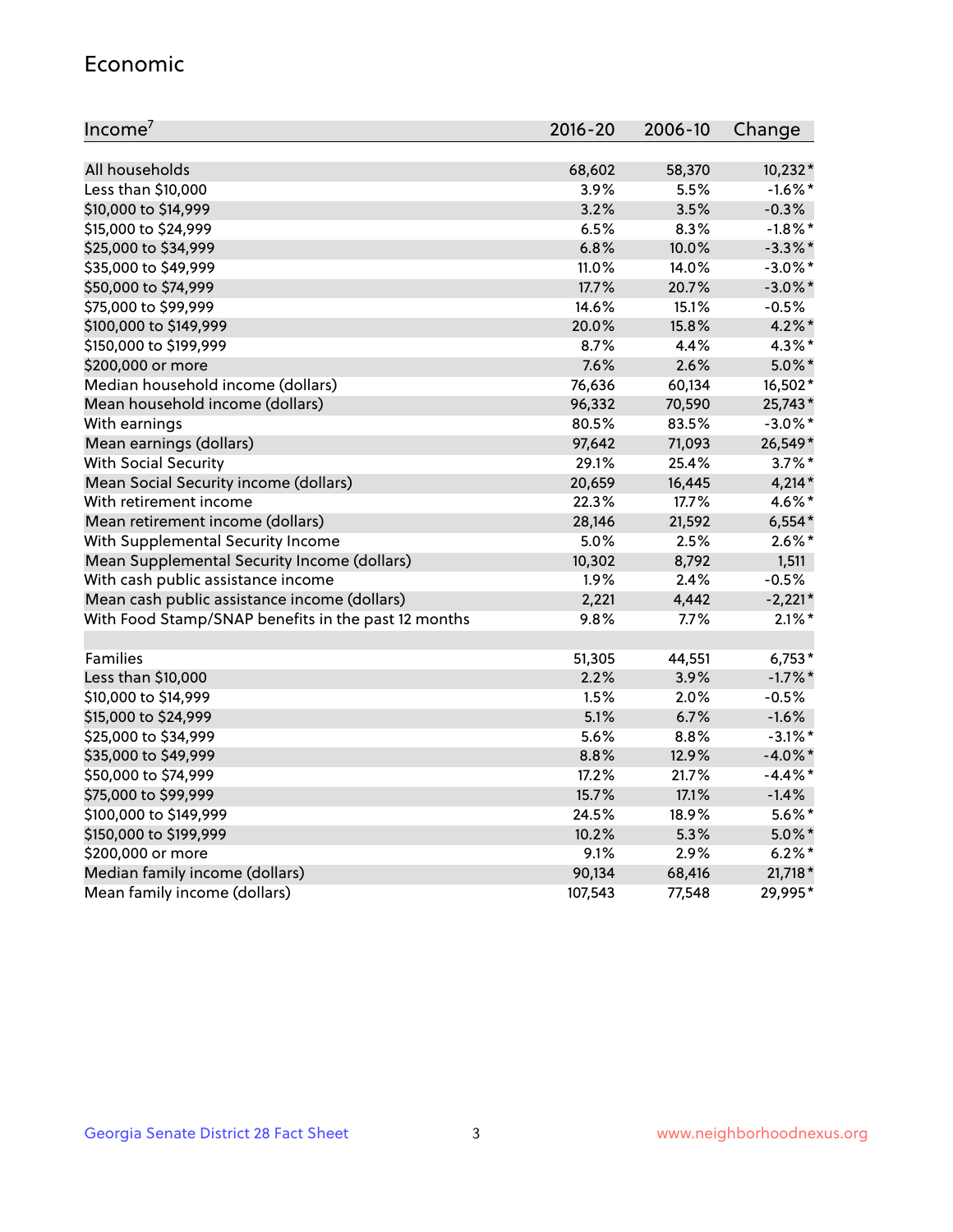## Economic, continued...

| Income, continued <sup>8</sup>                                        | $2016 - 20$ | 2006-10       | Change     |
|-----------------------------------------------------------------------|-------------|---------------|------------|
|                                                                       |             |               |            |
| Nonfamily households                                                  | 17,298      | 13,819        | $3,478*$   |
| Median nonfamily income (dollars)                                     | 41,698      | 34,840        | $6,858*$   |
| Mean nonfamily income (dollars)                                       | 55,065      | 44,508        | 10,557*    |
| Median earnings for workers (dollars)                                 | 40,384      | 33,495        | $6,890*$   |
| Median earnings for male full-time, year-round workers                | 57,786      | 51,210        | $6,576*$   |
| (dollars)                                                             |             |               |            |
| Median earnings for female full-time, year-round workers<br>(dollars) | 42,896      | 36,643        | $6,253*$   |
| Per capita income (dollars)                                           | 35,424      | 25,612        | 9,812*     |
|                                                                       |             |               |            |
| Families and People Below Poverty Level <sup>9</sup>                  | $2016 - 20$ | 2006-10       | Change     |
| <b>All families</b>                                                   | 6.7%        | 8.0%          | $-1.3%$    |
|                                                                       |             | 12.4%         | $-1.7%$    |
| With related children under 18 years                                  | 10.7%       |               | $-4.9%$    |
| With related children under 5 years only                              | 9.6%        | 14.5%         |            |
| Married couple families                                               | 3.1%        | 3.1%          | 0.0%       |
| With related children under 18 years                                  | 4.7%        | 4.6%          | 0.1%       |
| With related children under 5 years only                              | 2.6%        | 3.2%          | $-0.6%$    |
| Families with female householder, no husband present                  | 20.6%       | 32.5%         | $-11.9%$ * |
| With related children under 18 years                                  | 26.1%       | 39.0%         | $-12.9%$ * |
| With related children under 5 years only                              | 35.1%       | 61.6%         | $-26.6%$   |
| All people                                                            | 9.6%        | 10.6%         | $-0.9%$    |
| Under 18 years                                                        | 13.0%       | 16.0%         | $-3.0%$    |
| Related children under 18 years                                       | 12.5%       | 15.7%         | $-3.3\%$ * |
| Related children under 5 years                                        | 15.5%       | 18.6%         | $-3.1%$    |
| Related children 5 to 17 years                                        | 11.5%       | 14.7%         | $-3.2%$    |
| 18 years and over                                                     | 8.5%        | 8.5%          | 0.0%       |
| 18 to 64 years                                                        | 9.1%        | 8.6%          | 0.6%       |
| 65 years and over                                                     | 6.0%        | 8.4%          | $-2.4%$    |
| People in families                                                    | 7.5%        | 9.2%          | $-1.7\%$ * |
| Unrelated individuals 15 years and over                               | 23.7%       | 21.0%         | 2.7%       |
| Non-Hispanic white people                                             | 7.1%        | 6.9%          | 0.2%       |
|                                                                       | 14.8%       |               | $-7.8\%$ * |
| Black or African-American people                                      | 3.6%        | 22.6%<br>7.4% | $-3.8%$    |
| Asian people<br>Hispanic or Latino people                             | 21.9%       | 19.9%         | 1.9%       |
|                                                                       |             |               |            |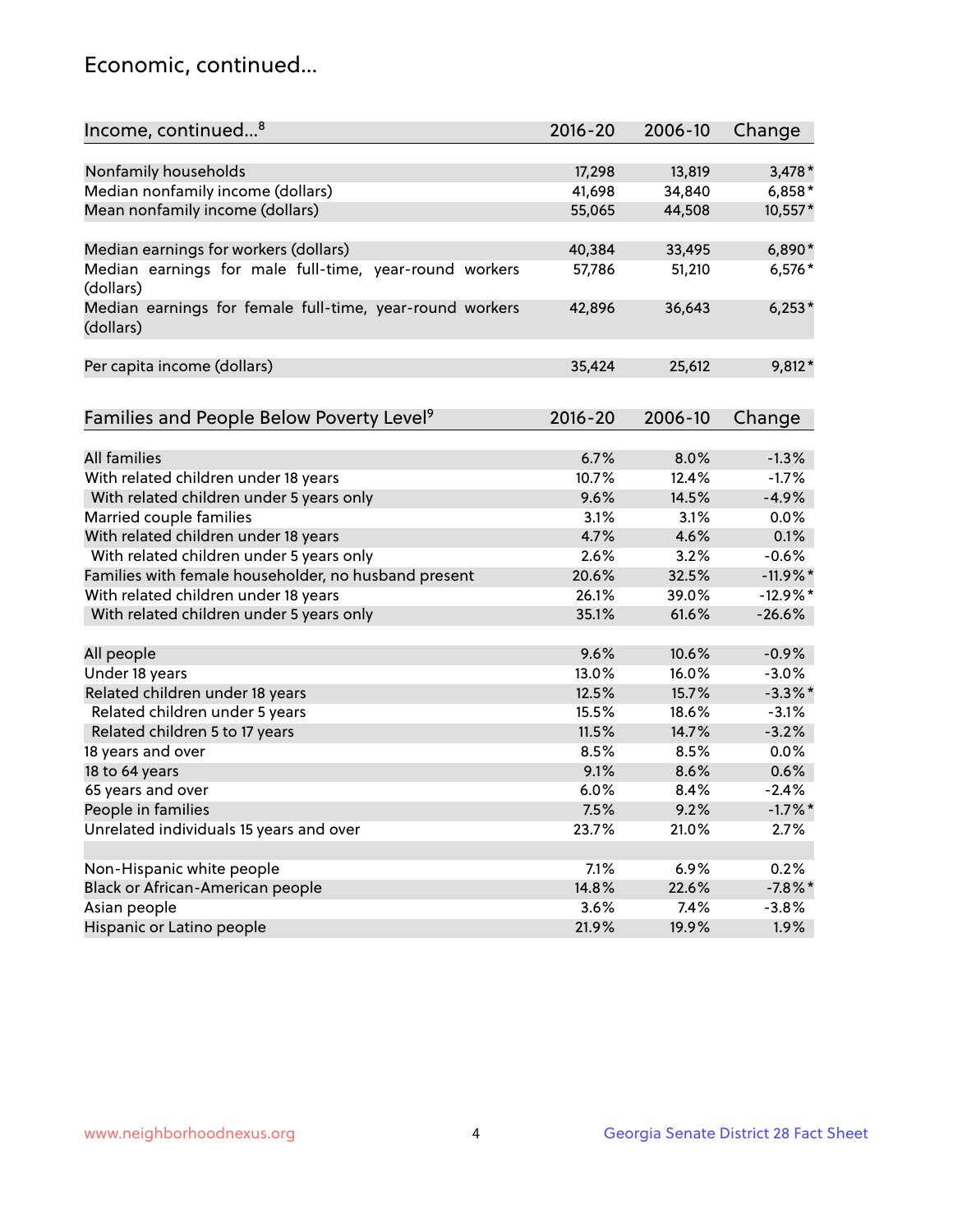## Employment

| Employment Status <sup>10</sup>                                             | $2016 - 20$ | 2006-10 | Change     |
|-----------------------------------------------------------------------------|-------------|---------|------------|
|                                                                             |             |         |            |
| Population 16 years and over                                                | 149,569     | 122,693 | 26,876*    |
| In labor force                                                              | 64.6%       | 67.2%   | $-2.6\%$ * |
| Civilian labor force                                                        | 64.6%       | 66.9%   | $-2.3\%$ * |
| Employed                                                                    | 61.9%       | 61.9%   | $-0.1%$    |
| Unemployed                                                                  | 2.7%        | 5.0%    | $-2.3%$    |
| <b>Armed Forces</b>                                                         | 0.0%        | 0.3%    | $-0.2%$    |
| Not in labor force                                                          | 35.4%       | 32.8%   | $2.6\%$ *  |
| Civilian labor force                                                        | 96,558      | 82,090  | 14,468*    |
|                                                                             | 4.2%        | 7.4%    | $-3.3%$    |
| <b>Unemployment Rate</b>                                                    |             |         |            |
| Females 16 years and over                                                   | 77,536      | 63,303  | 14,234*    |
| In labor force                                                              | 59.0%       | 59.9%   | $-0.9%$    |
| Civilian labor force                                                        | 59.0%       | 59.8%   | $-0.8%$    |
| Employed                                                                    | 56.1%       | 55.6%   | 0.5%       |
|                                                                             |             |         |            |
| Own children of the householder under 6 years                               | 12,467      | 13,353  | $-886$     |
| All parents in family in labor force                                        | 64.4%       | 59.7%   | 4.7%       |
|                                                                             |             |         |            |
| Own children of the householder 6 to 17 years                               | 31,482      | 28,103  | 3,379*     |
| All parents in family in labor force                                        | 73.6%       | 71.8%   | 1.8%       |
|                                                                             |             |         |            |
| Industry <sup>11</sup>                                                      | $2016 - 20$ | 2006-10 | Change     |
|                                                                             |             |         |            |
| Civilian employed population 16 years and over                              | 92,550      | 75,993  | 16,558*    |
| Agriculture, forestry, fishing and hunting, and mining                      | 0.4%        | 0.7%    | $-0.3%$    |
| Construction                                                                | 6.5%        | 7.5%    | $-1.0%$    |
| Manufacturing                                                               | 12.6%       | 13.4%   | $-0.8%$    |
| Wholesale trade                                                             | 2.9%        | 3.9%    | $-1.0\%$ * |
| Retail trade                                                                | 12.0%       | 12.0%   | 0.0%       |
| Transportation and warehousing, and utilities                               | 10.9%       | 11.4%   | $-0.4%$    |
| Information                                                                 | 1.9%        | 2.0%    | $-0.1%$    |
| Finance and insurance, and real estate and rental and leasing               | 5.3%        | 5.4%    | $-0.1%$    |
| Professional, scientific, and management, and administrative                | 9.7%        | 9.7%    | $-0.1%$    |
| and waste management services                                               |             |         |            |
| Educational services, and health care and social assistance                 | 19.4%       | 16.6%   | $2.8\%$ *  |
| Arts, entertainment, and recreation, and accommodation and<br>food services | 8.8%        | 6.8%    | $2.0\%$ *  |
| Other services, except public administration                                | 4.7%        | 4.8%    | $-0.1%$    |
| Public administration                                                       | 4.9%        | 5.8%    | $-0.9\%$ * |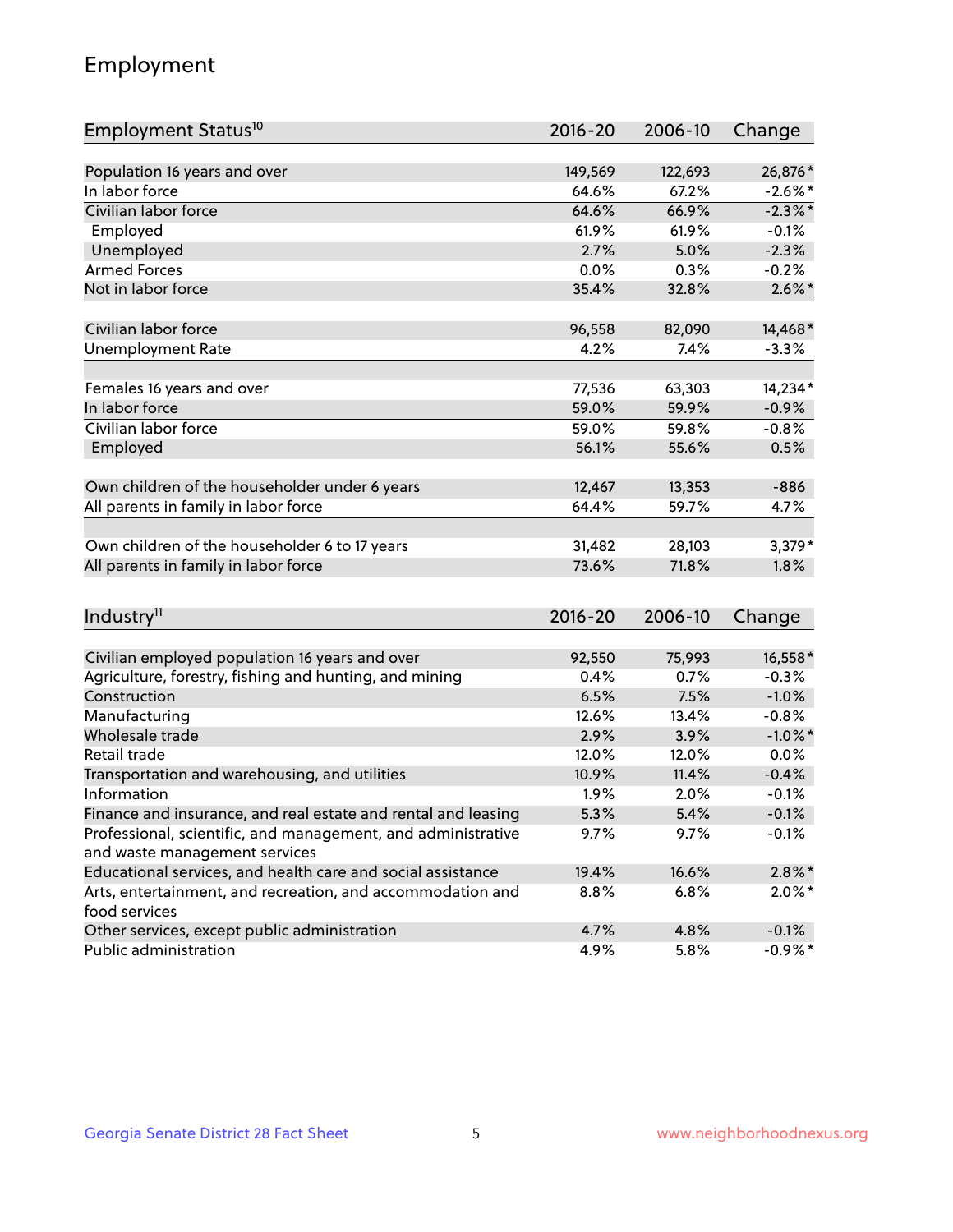## Employment, continued...

| Civilian employed population 16 years and over<br>75,993<br>16,558*<br>92,550<br>Management, business, science, and arts occupations<br>32.3%<br>$5.6\%$ *<br>37.9%<br>1.1%<br>Service occupations<br>14.8%<br>13.7%<br>Sales and office occupations<br>$-5.0\%$ *<br>22.5%<br>27.5%<br>9.1%<br>11.4%<br>$-2.3\%$ *<br>Natural<br>and<br>maintenance<br>resources,<br>construction,<br>15.7%<br>15.2%<br>0.5%<br>$2016 - 20$<br>2006-10<br>Change<br>Civilian employed population 16 years and over<br>16,558*<br>92,550<br>75,993<br>Private wage and salary workers<br>79.6%<br>81.6%<br>2.0%<br>$-1.6\%$ *<br>13.3%<br>14.9%<br>Self-employed in own not incorporated business workers<br>4.8%<br>$-0.5%$<br>5.3%<br>0.0%<br>0.2%<br>0.2%<br>2019<br>2010<br>Change<br>Total Jobs in district<br>45,238<br>34,926<br>10,312<br>$-0.7%$<br>45.3%<br>46.1%<br>0.7%<br>54.7%<br>53.9%<br>2019<br>2010<br>Change<br>Total Jobs in district<br>45,238<br>34,926<br>10,312<br>Goods Producing sectors<br>19.2%<br>22.1%<br>$-2.9%$<br>$-1.0%$<br>Trade, Transportation, and Utilities sectors<br>22.7%<br>23.7%<br>All Other Services sectors<br>58.1%<br>54.2%<br>3.9%<br>Total Jobs in district held by district residents<br>20,515<br>16,087<br>4,428<br><b>Goods Producing sectors</b><br>21.6%<br>$-0.7%$<br>20.9%<br>Trade, Transportation, and Utilities sectors<br>16.9%<br>17.3%<br>$-0.4%$<br>All Other Services sectors<br>1.1%<br>62.2%<br>61.1%<br>2019<br>2010<br>Change<br>Total Jobs in district<br>45,238<br>34,926<br>10,312<br>Jobs with earnings \$1250/month or less<br>25.3%<br>30.2%<br>$-4.9%$<br>Jobs with earnings \$1251/month to \$3333/month<br>41.2%<br>$-5.2%$<br>36.0% | Occupation <sup>12</sup>                                    | $2016 - 20$ | 2006-10 | Change |
|------------------------------------------------------------------------------------------------------------------------------------------------------------------------------------------------------------------------------------------------------------------------------------------------------------------------------------------------------------------------------------------------------------------------------------------------------------------------------------------------------------------------------------------------------------------------------------------------------------------------------------------------------------------------------------------------------------------------------------------------------------------------------------------------------------------------------------------------------------------------------------------------------------------------------------------------------------------------------------------------------------------------------------------------------------------------------------------------------------------------------------------------------------------------------------------------------------------------------------------------------------------------------------------------------------------------------------------------------------------------------------------------------------------------------------------------------------------------------------------------------------------------------------------------------------------------------------------------------------------------------------------------------------------------------------------------------|-------------------------------------------------------------|-------------|---------|--------|
|                                                                                                                                                                                                                                                                                                                                                                                                                                                                                                                                                                                                                                                                                                                                                                                                                                                                                                                                                                                                                                                                                                                                                                                                                                                                                                                                                                                                                                                                                                                                                                                                                                                                                                      |                                                             |             |         |        |
|                                                                                                                                                                                                                                                                                                                                                                                                                                                                                                                                                                                                                                                                                                                                                                                                                                                                                                                                                                                                                                                                                                                                                                                                                                                                                                                                                                                                                                                                                                                                                                                                                                                                                                      |                                                             |             |         |        |
|                                                                                                                                                                                                                                                                                                                                                                                                                                                                                                                                                                                                                                                                                                                                                                                                                                                                                                                                                                                                                                                                                                                                                                                                                                                                                                                                                                                                                                                                                                                                                                                                                                                                                                      |                                                             |             |         |        |
|                                                                                                                                                                                                                                                                                                                                                                                                                                                                                                                                                                                                                                                                                                                                                                                                                                                                                                                                                                                                                                                                                                                                                                                                                                                                                                                                                                                                                                                                                                                                                                                                                                                                                                      |                                                             |             |         |        |
|                                                                                                                                                                                                                                                                                                                                                                                                                                                                                                                                                                                                                                                                                                                                                                                                                                                                                                                                                                                                                                                                                                                                                                                                                                                                                                                                                                                                                                                                                                                                                                                                                                                                                                      |                                                             |             |         |        |
|                                                                                                                                                                                                                                                                                                                                                                                                                                                                                                                                                                                                                                                                                                                                                                                                                                                                                                                                                                                                                                                                                                                                                                                                                                                                                                                                                                                                                                                                                                                                                                                                                                                                                                      | occupations                                                 |             |         |        |
|                                                                                                                                                                                                                                                                                                                                                                                                                                                                                                                                                                                                                                                                                                                                                                                                                                                                                                                                                                                                                                                                                                                                                                                                                                                                                                                                                                                                                                                                                                                                                                                                                                                                                                      | Production, transportation, and material moving occupations |             |         |        |
|                                                                                                                                                                                                                                                                                                                                                                                                                                                                                                                                                                                                                                                                                                                                                                                                                                                                                                                                                                                                                                                                                                                                                                                                                                                                                                                                                                                                                                                                                                                                                                                                                                                                                                      | Class of Worker <sup>13</sup>                               |             |         |        |
|                                                                                                                                                                                                                                                                                                                                                                                                                                                                                                                                                                                                                                                                                                                                                                                                                                                                                                                                                                                                                                                                                                                                                                                                                                                                                                                                                                                                                                                                                                                                                                                                                                                                                                      |                                                             |             |         |        |
|                                                                                                                                                                                                                                                                                                                                                                                                                                                                                                                                                                                                                                                                                                                                                                                                                                                                                                                                                                                                                                                                                                                                                                                                                                                                                                                                                                                                                                                                                                                                                                                                                                                                                                      |                                                             |             |         |        |
|                                                                                                                                                                                                                                                                                                                                                                                                                                                                                                                                                                                                                                                                                                                                                                                                                                                                                                                                                                                                                                                                                                                                                                                                                                                                                                                                                                                                                                                                                                                                                                                                                                                                                                      |                                                             |             |         |        |
|                                                                                                                                                                                                                                                                                                                                                                                                                                                                                                                                                                                                                                                                                                                                                                                                                                                                                                                                                                                                                                                                                                                                                                                                                                                                                                                                                                                                                                                                                                                                                                                                                                                                                                      | Government workers                                          |             |         |        |
|                                                                                                                                                                                                                                                                                                                                                                                                                                                                                                                                                                                                                                                                                                                                                                                                                                                                                                                                                                                                                                                                                                                                                                                                                                                                                                                                                                                                                                                                                                                                                                                                                                                                                                      |                                                             |             |         |        |
|                                                                                                                                                                                                                                                                                                                                                                                                                                                                                                                                                                                                                                                                                                                                                                                                                                                                                                                                                                                                                                                                                                                                                                                                                                                                                                                                                                                                                                                                                                                                                                                                                                                                                                      | Unpaid family workers                                       |             |         |        |
|                                                                                                                                                                                                                                                                                                                                                                                                                                                                                                                                                                                                                                                                                                                                                                                                                                                                                                                                                                                                                                                                                                                                                                                                                                                                                                                                                                                                                                                                                                                                                                                                                                                                                                      | Job Flows <sup>14</sup>                                     |             |         |        |
|                                                                                                                                                                                                                                                                                                                                                                                                                                                                                                                                                                                                                                                                                                                                                                                                                                                                                                                                                                                                                                                                                                                                                                                                                                                                                                                                                                                                                                                                                                                                                                                                                                                                                                      |                                                             |             |         |        |
|                                                                                                                                                                                                                                                                                                                                                                                                                                                                                                                                                                                                                                                                                                                                                                                                                                                                                                                                                                                                                                                                                                                                                                                                                                                                                                                                                                                                                                                                                                                                                                                                                                                                                                      |                                                             |             |         |        |
|                                                                                                                                                                                                                                                                                                                                                                                                                                                                                                                                                                                                                                                                                                                                                                                                                                                                                                                                                                                                                                                                                                                                                                                                                                                                                                                                                                                                                                                                                                                                                                                                                                                                                                      | Held by residents of district                               |             |         |        |
|                                                                                                                                                                                                                                                                                                                                                                                                                                                                                                                                                                                                                                                                                                                                                                                                                                                                                                                                                                                                                                                                                                                                                                                                                                                                                                                                                                                                                                                                                                                                                                                                                                                                                                      | Held by non-residents of district                           |             |         |        |
|                                                                                                                                                                                                                                                                                                                                                                                                                                                                                                                                                                                                                                                                                                                                                                                                                                                                                                                                                                                                                                                                                                                                                                                                                                                                                                                                                                                                                                                                                                                                                                                                                                                                                                      | Jobs by Industry Sector <sup>15</sup>                       |             |         |        |
|                                                                                                                                                                                                                                                                                                                                                                                                                                                                                                                                                                                                                                                                                                                                                                                                                                                                                                                                                                                                                                                                                                                                                                                                                                                                                                                                                                                                                                                                                                                                                                                                                                                                                                      |                                                             |             |         |        |
|                                                                                                                                                                                                                                                                                                                                                                                                                                                                                                                                                                                                                                                                                                                                                                                                                                                                                                                                                                                                                                                                                                                                                                                                                                                                                                                                                                                                                                                                                                                                                                                                                                                                                                      |                                                             |             |         |        |
|                                                                                                                                                                                                                                                                                                                                                                                                                                                                                                                                                                                                                                                                                                                                                                                                                                                                                                                                                                                                                                                                                                                                                                                                                                                                                                                                                                                                                                                                                                                                                                                                                                                                                                      |                                                             |             |         |        |
|                                                                                                                                                                                                                                                                                                                                                                                                                                                                                                                                                                                                                                                                                                                                                                                                                                                                                                                                                                                                                                                                                                                                                                                                                                                                                                                                                                                                                                                                                                                                                                                                                                                                                                      |                                                             |             |         |        |
|                                                                                                                                                                                                                                                                                                                                                                                                                                                                                                                                                                                                                                                                                                                                                                                                                                                                                                                                                                                                                                                                                                                                                                                                                                                                                                                                                                                                                                                                                                                                                                                                                                                                                                      |                                                             |             |         |        |
|                                                                                                                                                                                                                                                                                                                                                                                                                                                                                                                                                                                                                                                                                                                                                                                                                                                                                                                                                                                                                                                                                                                                                                                                                                                                                                                                                                                                                                                                                                                                                                                                                                                                                                      |                                                             |             |         |        |
|                                                                                                                                                                                                                                                                                                                                                                                                                                                                                                                                                                                                                                                                                                                                                                                                                                                                                                                                                                                                                                                                                                                                                                                                                                                                                                                                                                                                                                                                                                                                                                                                                                                                                                      |                                                             |             |         |        |
|                                                                                                                                                                                                                                                                                                                                                                                                                                                                                                                                                                                                                                                                                                                                                                                                                                                                                                                                                                                                                                                                                                                                                                                                                                                                                                                                                                                                                                                                                                                                                                                                                                                                                                      |                                                             |             |         |        |
|                                                                                                                                                                                                                                                                                                                                                                                                                                                                                                                                                                                                                                                                                                                                                                                                                                                                                                                                                                                                                                                                                                                                                                                                                                                                                                                                                                                                                                                                                                                                                                                                                                                                                                      |                                                             |             |         |        |
|                                                                                                                                                                                                                                                                                                                                                                                                                                                                                                                                                                                                                                                                                                                                                                                                                                                                                                                                                                                                                                                                                                                                                                                                                                                                                                                                                                                                                                                                                                                                                                                                                                                                                                      |                                                             |             |         |        |
|                                                                                                                                                                                                                                                                                                                                                                                                                                                                                                                                                                                                                                                                                                                                                                                                                                                                                                                                                                                                                                                                                                                                                                                                                                                                                                                                                                                                                                                                                                                                                                                                                                                                                                      | Jobs by Earnings <sup>16</sup>                              |             |         |        |
|                                                                                                                                                                                                                                                                                                                                                                                                                                                                                                                                                                                                                                                                                                                                                                                                                                                                                                                                                                                                                                                                                                                                                                                                                                                                                                                                                                                                                                                                                                                                                                                                                                                                                                      |                                                             |             |         |        |
|                                                                                                                                                                                                                                                                                                                                                                                                                                                                                                                                                                                                                                                                                                                                                                                                                                                                                                                                                                                                                                                                                                                                                                                                                                                                                                                                                                                                                                                                                                                                                                                                                                                                                                      |                                                             |             |         |        |
|                                                                                                                                                                                                                                                                                                                                                                                                                                                                                                                                                                                                                                                                                                                                                                                                                                                                                                                                                                                                                                                                                                                                                                                                                                                                                                                                                                                                                                                                                                                                                                                                                                                                                                      |                                                             |             |         |        |
|                                                                                                                                                                                                                                                                                                                                                                                                                                                                                                                                                                                                                                                                                                                                                                                                                                                                                                                                                                                                                                                                                                                                                                                                                                                                                                                                                                                                                                                                                                                                                                                                                                                                                                      |                                                             |             |         |        |
|                                                                                                                                                                                                                                                                                                                                                                                                                                                                                                                                                                                                                                                                                                                                                                                                                                                                                                                                                                                                                                                                                                                                                                                                                                                                                                                                                                                                                                                                                                                                                                                                                                                                                                      | Jobs with earnings greater than \$3333/month                | 38.7%       | 28.6%   | 10.1%  |
| 20,515<br>16,087<br>4,428                                                                                                                                                                                                                                                                                                                                                                                                                                                                                                                                                                                                                                                                                                                                                                                                                                                                                                                                                                                                                                                                                                                                                                                                                                                                                                                                                                                                                                                                                                                                                                                                                                                                            | Total Jobs in district held by district residents           |             |         |        |
| $-4.8%$<br>23.9%<br>28.7%                                                                                                                                                                                                                                                                                                                                                                                                                                                                                                                                                                                                                                                                                                                                                                                                                                                                                                                                                                                                                                                                                                                                                                                                                                                                                                                                                                                                                                                                                                                                                                                                                                                                            | Jobs with earnings \$1250/month or less                     |             |         |        |
| 35.9%<br>42.5%<br>$-6.6%$                                                                                                                                                                                                                                                                                                                                                                                                                                                                                                                                                                                                                                                                                                                                                                                                                                                                                                                                                                                                                                                                                                                                                                                                                                                                                                                                                                                                                                                                                                                                                                                                                                                                            | Jobs with earnings \$1251/month to \$3333/month             |             |         |        |
| 40.2%<br>11.4%<br>28.8%                                                                                                                                                                                                                                                                                                                                                                                                                                                                                                                                                                                                                                                                                                                                                                                                                                                                                                                                                                                                                                                                                                                                                                                                                                                                                                                                                                                                                                                                                                                                                                                                                                                                              | Jobs with earnings greater than \$3333/month                |             |         |        |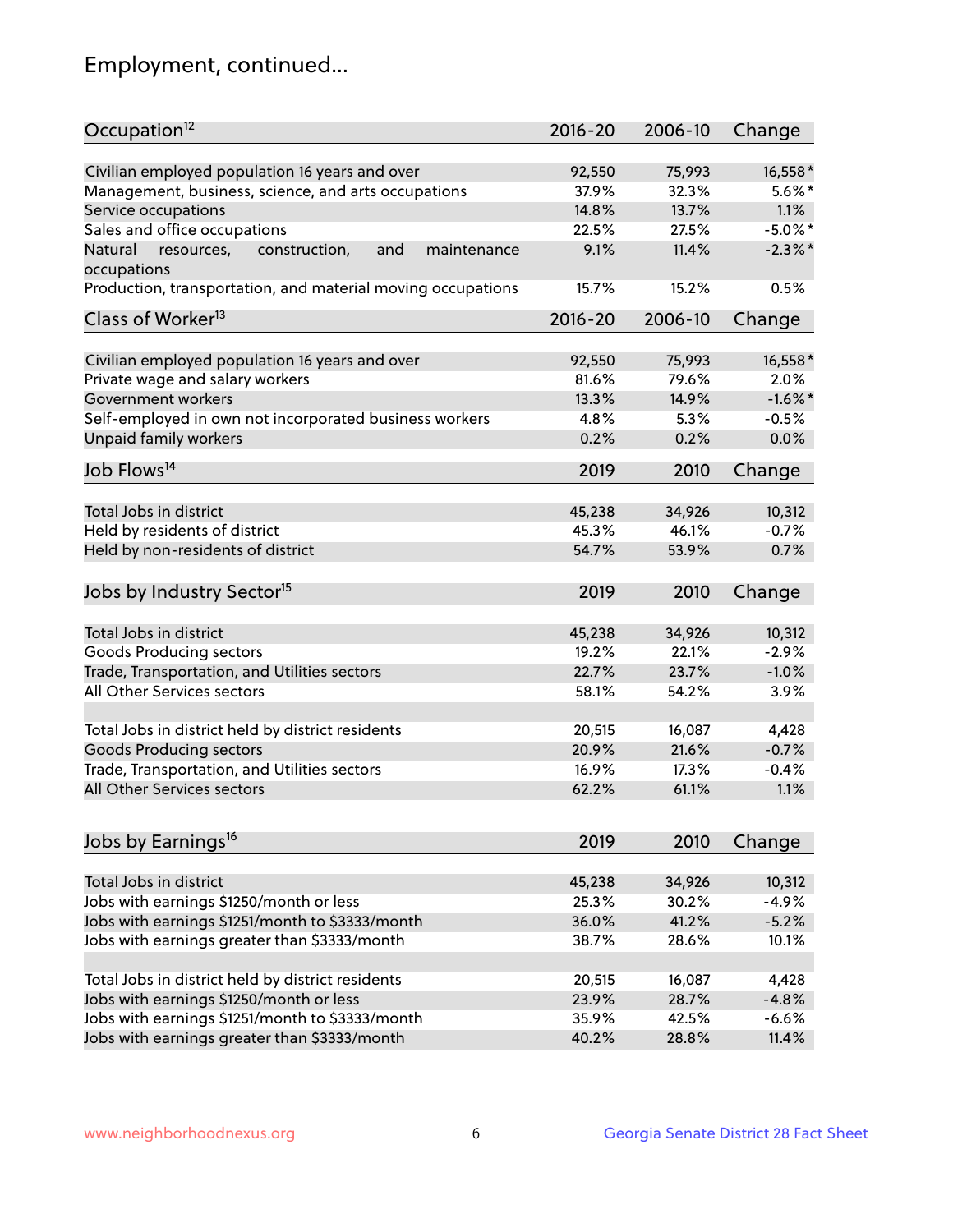## Employment, continued...

| Jobs by Age of Worker <sup>17</sup>               | 2019   | 2010   | Change  |
|---------------------------------------------------|--------|--------|---------|
|                                                   |        |        |         |
| Total Jobs in district                            | 45,238 | 34,926 | 10,312  |
| Jobs with workers age 29 or younger               | 24.6%  | 24.3%  | 0.4%    |
| Jobs with workers age 30 to 54                    | 54.0%  | 58.8%  | $-4.8%$ |
| Jobs with workers age 55 or older                 | 21.4%  | 16.9%  | 4.5%    |
|                                                   |        |        |         |
| Total Jobs in district held by district residents | 20,515 | 16,087 | 4,428   |
| Jobs with workers age 29 or younger               | 23.1%  | 21.4%  | 1.7%    |
| Jobs with workers age 30 to 54                    | 54.2%  | 60.1%  | $-5.9%$ |
| Jobs with workers age 55 or older                 | 22.6%  | 18.4%  | 4.2%    |

#### Education

| School Enrollment <sup>18</sup>                | $2016 - 20$ | 2006-10 | Change    |
|------------------------------------------------|-------------|---------|-----------|
|                                                |             |         |           |
| Population 3 years and over enrolled in school | 48,362      | 44,376  | 3,986*    |
| Nursery school, preschool                      | 5.8%        | 8.2%    | $-2.5%$ * |
| Kindergarten                                   | 5.4%        | 5.4%    | 0.0%      |
| Elementary school (grades 1-8)                 | 45.2%       | 46.4%   | $-1.2%$   |
| High school (grades 9-12)                      | 25.5%       | 23.2%   | $2.3\%$ * |
| College or graduate school                     | 18.2%       | 16.8%   | 1.4%      |
| Educational Attainment <sup>19</sup>           | $2016 - 20$ | 2006-10 | Change    |
|                                                |             |         |           |
| Population 25 years and over                   | 128,002     | 105,511 | 22,490*   |
| Less than 9th grade                            | 3.2%        | 4.6%    | $-1.3\%$  |
| 9th to 12th grade, no diploma                  | 7.2%        | 9.4%    | $-2.2%$ * |
| High school graduate (includes equivalency)    | 29.2%       | 33.8%   | $-4.5%$ * |
| Some college, no degree                        | 21.5%       | 21.2%   | 0.4%      |
| Associate's degree                             | 8.1%        | 7.4%    | 0.7%      |
| Bachelor's degree                              | 20.2%       | 16.1%   | $4.1\%$ * |
| Graduate or professional degree                | 10.5%       | $7.6\%$ | $2.9\%$ * |
|                                                |             |         |           |
| Percent high school graduate or higher         | 89.6%       | 86.0%   | $3.5\%$ * |
| Percent bachelor's degree or higher            | 30.7%       | 23.7%   | $7.0\%$ * |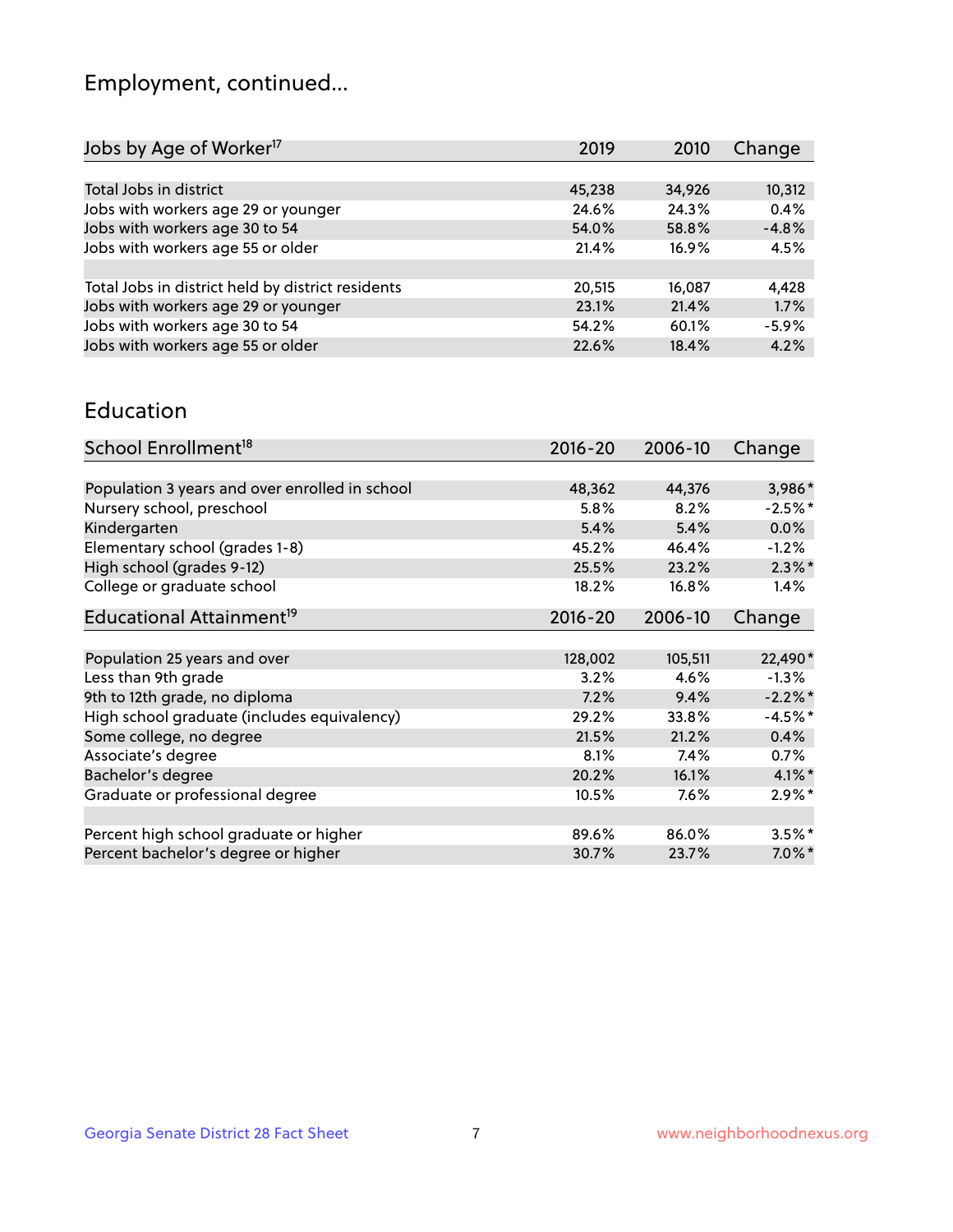## Housing

| Households by Type <sup>20</sup>                     | 2016-20     | 2006-10 | Change     |
|------------------------------------------------------|-------------|---------|------------|
|                                                      |             |         |            |
| Total households                                     | 68,602      | 58,370  | $10,232*$  |
| Family households (families)                         | 74.8%       | 76.3%   | $-1.5%$ *  |
| With own children under 18 years                     | 32.1%       | 35.3%   | $-3.3\%$ * |
| Married-couple family                                | 57.4%       | 60.5%   | $-3.1\%$ * |
| With own children of the householder under 18 years  | 22.7%       | 27.1%   | $-4.4\%$ * |
| Male householder, no wife present, family            | 4.1%        | 4.1%    | $0.0\%$    |
| With own children of the householder under 18 years  | 1.7%        | 1.5%    | 0.2%       |
| Female householder, no husband present, family       | 13.3%       | 11.8%   | $1.5%$ *   |
| With own children of the householder under 18 years  | 7.7%        | 6.7%    | 1.0%       |
| Nonfamily households                                 | 25.2%       | 23.7%   | 1.5%       |
| Householder living alone                             | 20.5%       | 19.8%   | 0.7%       |
| 65 years and over                                    | 8.7%        | 5.6%    | $3.1\%$ *  |
| Households with one or more people under 18 years    | 36.9%       | 40.0%   | $-3.1\%$ * |
| Households with one or more people 65 years and over | 28.1%       | 20.1%   | $7.9\%$ *  |
| Average household size                               | 2.76        | 2.76    | 0.00       |
| Average family size                                  | 3.20        | 3.18    | 0.02       |
|                                                      |             |         |            |
| Housing Occupancy <sup>21</sup>                      | $2016 - 20$ | 2006-10 | Change     |
| Total housing units                                  | 72,516      | 64,717  | 7,799*     |
| Occupied housing units                               | 94.6%       | 90.2%   | 4.4%*      |
| Vacant housing units                                 | 5.4%        | 9.8%    | $-4.4\%$ * |
|                                                      |             |         |            |
| Homeowner vacancy rate                               | 1.1         | 3.1     | $-2.0*$    |
| Rental vacancy rate                                  | 3.0         | 10.0    | $-7.0*$    |
| Units in Structure <sup>22</sup>                     | 2016-20     | 2006-10 | Change     |
| Total housing units                                  | 72,516      | 64,717  | 7,799*     |
| 1-unit, detached                                     | 82.7%       | 81.1%   | $1.6\%$ *  |
|                                                      |             |         |            |
| 1-unit, attached                                     | 2.4%        | 2.1%    | 0.3%       |
| 2 units                                              | 1.2%        | 1.6%    | $-0.3%$    |
| 3 or 4 units                                         | 1.4%        | 1.8%    | $-0.3%$    |
| 5 to 9 units                                         | 1.5%        | 2.3%    | $-0.8%$    |
| 10 to 19 units                                       | 2.6%        | 2.4%    | 0.3%       |
| 20 or more units                                     | 2.7%        | 1.8%    | 0.9%       |
| Mobile home                                          | 5.3%        | 6.9%    | $-1.7%$ *  |
| Boat, RV, van, etc.                                  | 0.2%        | 0.1%    | 0.1%       |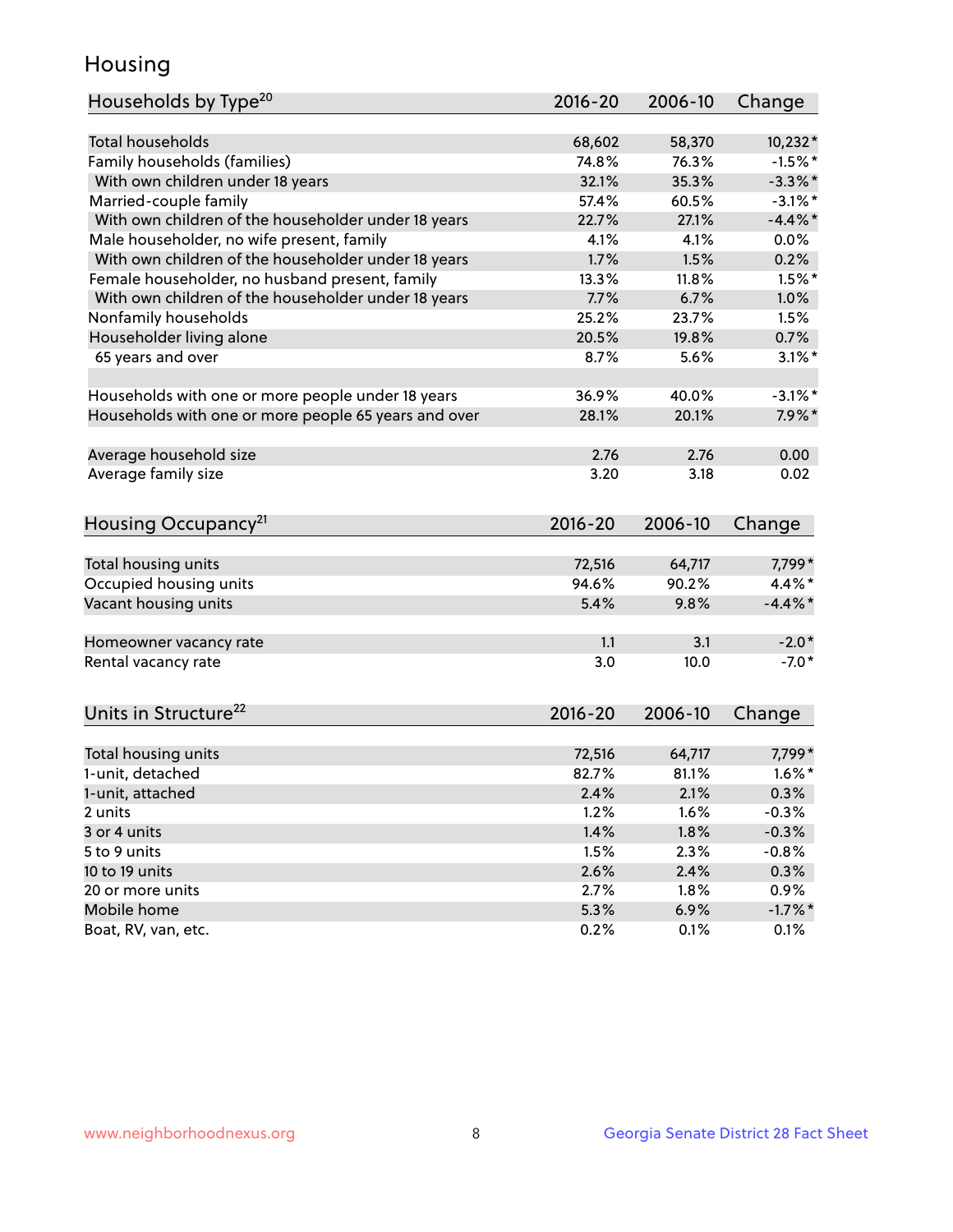## Housing, Continued...

| Year Structure Built <sup>23</sup>             | 2016-20     | 2006-10 | Change     |
|------------------------------------------------|-------------|---------|------------|
| Total housing units                            | 72,516      | 64,717  | 7,799*     |
| Built 2014 or later                            | 5.4%        | (X)     | (X)        |
| Built 2010 to 2013                             | 3.5%        | (X)     | (X)        |
| Built 2000 to 2009                             | 28.4%       | 30.6%   | $-2.2%$ *  |
| Built 1990 to 1999                             | 24.2%       | 27.1%   | $-2.9%$ *  |
| Built 1980 to 1989                             | 13.5%       | 14.9%   | $-1.3%$    |
| Built 1970 to 1979                             | 11.1%       | 11.2%   | $-0.2%$    |
| Built 1960 to 1969                             | 4.9%        | 5.3%    | $-0.3%$    |
| Built 1950 to 1959                             | 3.4%        | 3.8%    | $-0.5%$    |
| Built 1940 to 1949                             | 2.1%        | 2.1%    | 0.0%       |
| Built 1939 or earlier                          | 3.4%        | 5.0%    | $-1.6\%$ * |
| Housing Tenure <sup>24</sup>                   | $2016 - 20$ | 2006-10 | Change     |
| Occupied housing units                         | 68,602      | 58,370  | 10,232*    |
| Owner-occupied                                 | 75.6%       | 77.1%   | $-1.5%$ *  |
| Renter-occupied                                | 24.4%       | 22.9%   | 1.5%       |
| Average household size of owner-occupied unit  | 2.82        | 2.79    | $0.04*$    |
| Average household size of renter-occupied unit | 2.58        | 2.68    | $-0.10$    |
| Residence 1 Year Ago <sup>25</sup>             | $2016 - 20$ | 2006-10 | Change     |
| Population 1 year and over                     | 188,810     | 160,171 | 28,639*    |
| Same house                                     | 87.4%       | 84.8%   | $2.6\%*$   |
| Different house in the U.S.                    | 12.3%       | 14.8%   | $-2.5%$ *  |
| Same county                                    | 6.2%        | 7.6%    | $-1.4\%$ * |
| Different county                               | 6.1%        | 7.2%    | $-1.1%$    |
| Same state                                     | 4.0%        | 4.2%    | $-0.2%$    |
| Different state                                | 2.1%        | 3.0%    | $-0.9\%$ * |
| Abroad                                         | 0.3%        | 0.4%    | $-0.1%$    |
| Value of Housing Unit <sup>26</sup>            | $2016 - 20$ | 2006-10 | Change     |
| Owner-occupied units                           | 51,856      | 45,026  | $6,830*$   |
| Less than \$50,000                             | 3.6%        | 4.1%    | $-0.5%$    |
| \$50,000 to \$99,999                           | 6.8%        | 9.8%    | $-3.0\%$ * |
| \$100,000 to \$149,999                         | 14.9%       | 23.4%   | $-8.5%$ *  |
| \$150,000 to \$199,999                         | 20.5%       | 24.1%   | $-3.6\%$ * |
| \$200,000 to \$299,999                         | 26.8%       | 23.8%   | $3.0\%$ *  |
| \$300,000 to \$499,999                         | 21.8%       | 11.7%   | 10.2%*     |
| \$500,000 to \$999,999                         | 4.9%        | 2.5%    | $2.4\%$ *  |
| \$1,000,000 or more                            | 0.5%        | 0.5%    | $-0.0\%$   |
| Median (dollars)                               | 212,894     | 171,800 | 41,093*    |
| Mortgage Status <sup>27</sup>                  | $2016 - 20$ | 2006-10 | Change     |
| Owner-occupied units                           | 51,856      | 45,026  | $6,830*$   |
| Housing units with a mortgage                  | 70.1%       | 77.4%   | $-7.3\%$ * |
| Housing units without a mortgage               | 29.9%       | 22.6%   | $7.3\%$ *  |
|                                                |             |         |            |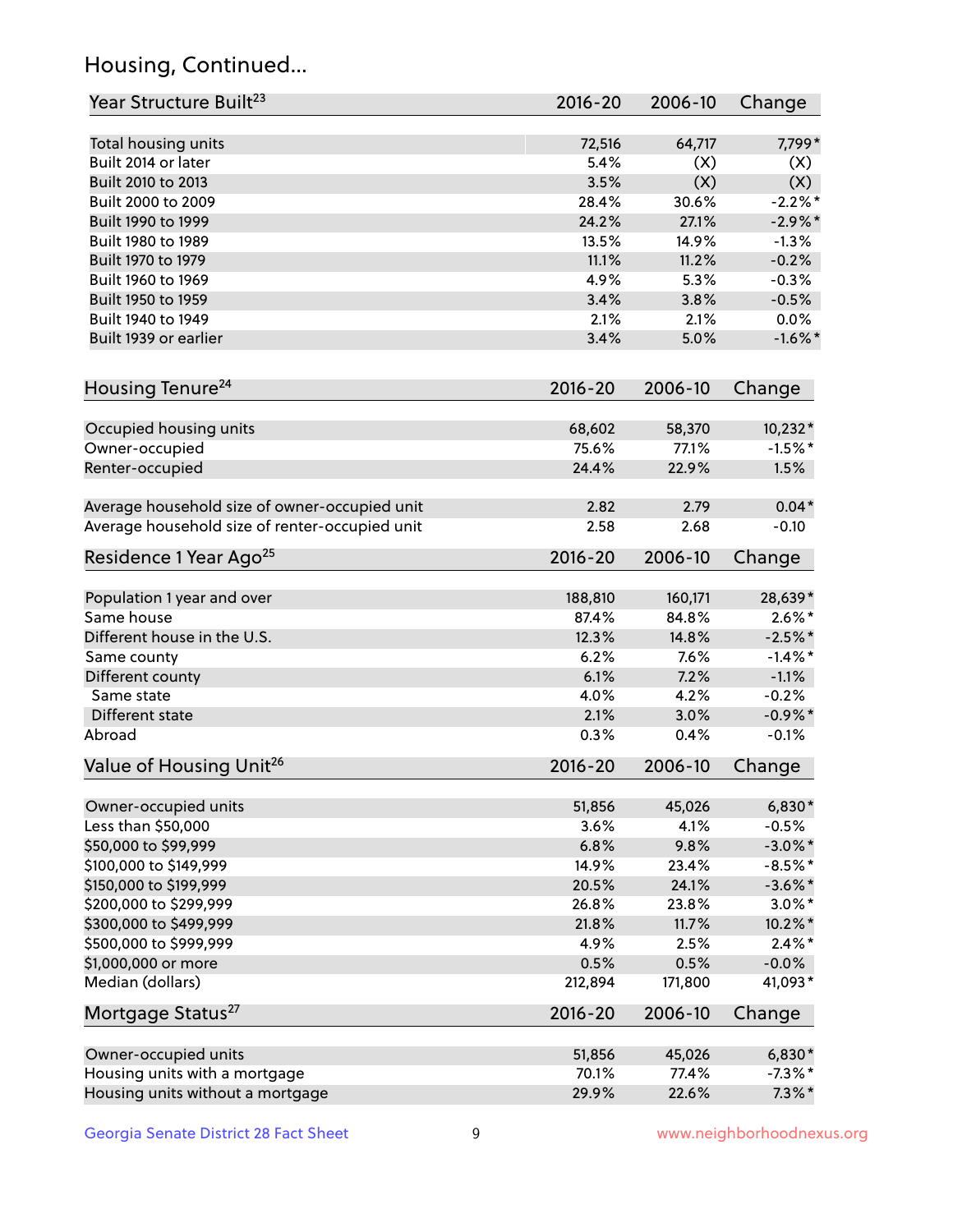## Housing, Continued...

| Selected Monthly Owner Costs <sup>28</sup>                                            | $2016 - 20$ | 2006-10 | Change     |
|---------------------------------------------------------------------------------------|-------------|---------|------------|
| Housing units with a mortgage                                                         | 36,332      | 34,831  | $1,501*$   |
| Less than \$300                                                                       | 0.3%        | 0.2%    | 0.0%       |
| \$300 to \$499                                                                        | 0.7%        | 1.1%    | $-0.4%$    |
| \$500 to \$999                                                                        | 14.1%       | 15.5%   | $-1.4%$    |
| \$1,000 to \$1,499                                                                    | 37.9%       | 39.5%   | $-1.6%$    |
| \$1,500 to \$1,999                                                                    | 23.2%       | 24.5%   | $-1.3%$    |
| \$2,000 to \$2,999                                                                    | 18.6%       | 15.3%   | $3.4\%$ *  |
| \$3,000 or more                                                                       | 5.1%        | 3.9%    | 1.3%       |
| Median (dollars)                                                                      | 1,465       | 1,420   | 45*        |
| Housing units without a mortgage                                                      | 15,524      | 10,194  | 5,330*     |
| Less than \$150                                                                       | 2.0%        | 4.0%    | $-2.0%$    |
| \$150 to \$249                                                                        | 6.9%        | 13.3%   | $-6.3%$    |
| \$250 to \$349                                                                        | 18.4%       | 24.6%   | $-6.1\%$ * |
| \$350 to \$499                                                                        | 31.0%       | 29.2%   | $1.8\%$    |
| \$500 to \$699                                                                        | 25.6%       | 21.8%   | 3.8%       |
| \$700 or more                                                                         | 16.0%       | 7.1%    | 8.9%*      |
| Median (dollars)                                                                      | 456         | 383     | $72*$      |
| Selected Monthly Owner Costs as a Percentage of<br>Household Income <sup>29</sup>     | $2016 - 20$ | 2006-10 | Change     |
| Housing units with a mortgage (excluding units where<br>SMOCAPI cannot be computed)   | 36,248      | 34,679  | 1,568      |
| Less than 20.0 percent                                                                | 54.0%       | 36.0%   | 18.1%*     |
| 20.0 to 24.9 percent                                                                  | 15.4%       | 18.1%   | $-2.7\%$ * |
| 25.0 to 29.9 percent                                                                  | 9.6%        | 14.3%   | $-4.7\%$ * |
| 30.0 to 34.9 percent                                                                  | 4.5%        | 7.4%    | $-2.8\%$ * |
| 35.0 percent or more                                                                  | 16.4%       | 24.3%   | $-7.9%$ *  |
| Not computed                                                                          | 84          | 152     | $-67$      |
| Housing unit without a mortgage (excluding units where<br>SMOCAPI cannot be computed) | 15,437      | 10,050  | 5,387*     |
| Less than 10.0 percent                                                                | 55.5%       | 45.7%   | 9.8%       |
| 10.0 to 14.9 percent                                                                  | 19.8%       | 21.6%   | $-1.8\%$ * |
| 15.0 to 19.9 percent                                                                  | 6.3%        | 10.8%   | $-4.5%$ *  |
| 20.0 to 24.9 percent                                                                  | 6.4%        | 5.9%    | 0.5%       |
| 25.0 to 29.9 percent                                                                  | 3.1%        | 5.1%    | $-2.1%$    |
| 30.0 to 34.9 percent                                                                  | 2.5%        | 3.2%    | $-0.7%$    |
| 35.0 percent or more                                                                  | 6.3%        | 7.6%    | $-1.3%$    |
| Not computed                                                                          | 87          | 144     | $-57$      |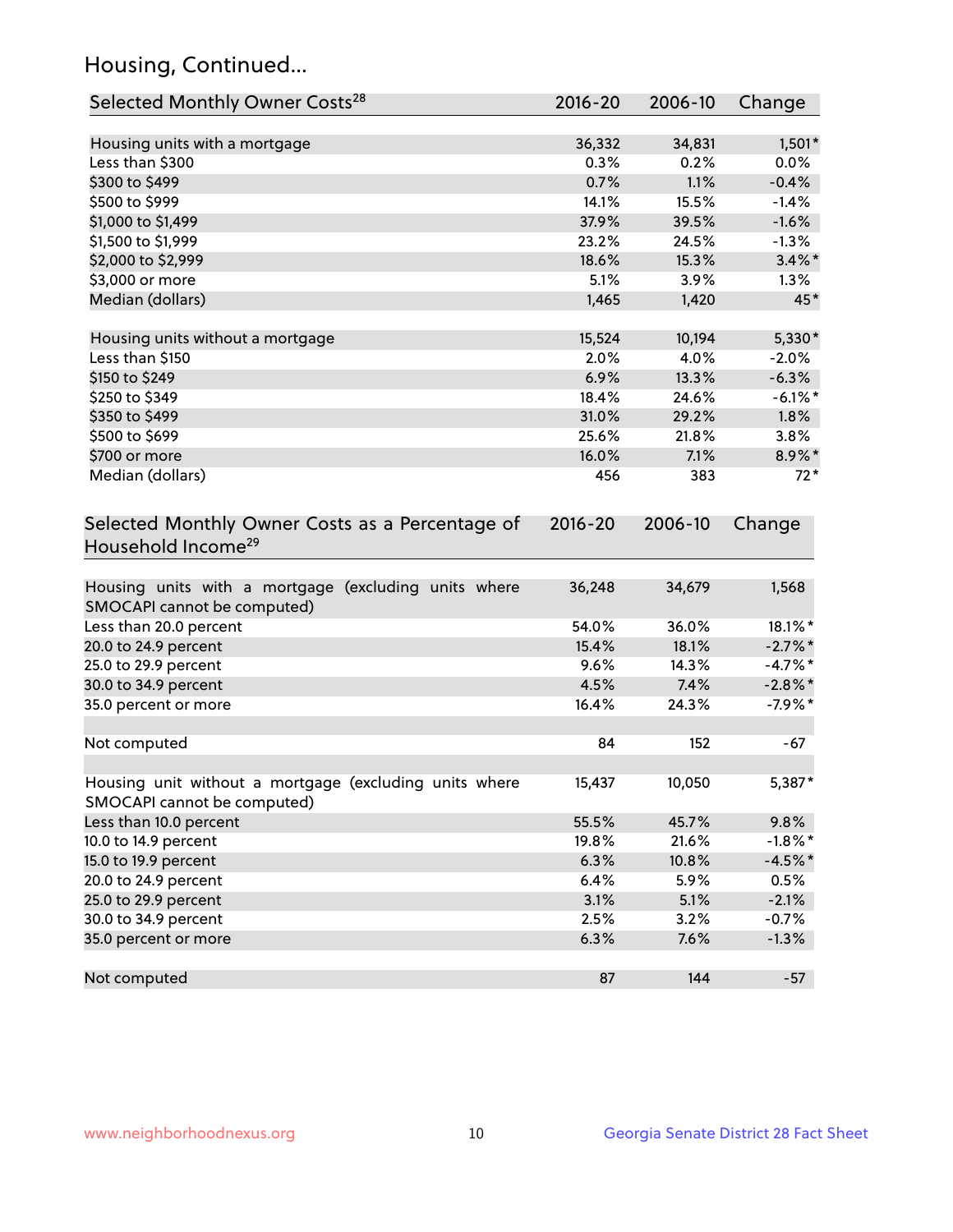## Housing, Continued...

| Gross Rent <sup>30</sup>   | 2016-20 | 2006-10 | Change      |
|----------------------------|---------|---------|-------------|
|                            |         |         |             |
| Occupied units paying rent | 15,646  | 12,305  | $3,341*$    |
| Less than \$200            | $1.0\%$ | 0.8%    | 0.2%        |
| \$200 to \$499             | 5.2%    | 9.5%    | $-4.3%$     |
| \$500 to \$749             | 12.3%   | 23.5%   | $-11.2%$    |
| \$750 to \$999             | 23.2%   | 33.7%   | $-10.4\%$ * |
| \$1,000 to \$1,499         | 42.0%   | 24.4%   | $17.7\%$ *  |
| \$1,500 to \$1,999         | 13.6%   | 6.6%    | $7.0\%$ *   |
| \$2,000 or more            | 2.6%    | $1.6\%$ | $1.0\%$     |
| Median (dollars)           | 1,085   | 982     | $104*$      |
|                            |         |         |             |
| No rent paid               | 1,100   | 1,040   | 60          |
|                            |         |         |             |
|                            |         |         |             |

| Gross Rent as a Percentage of Household Income <sup>31</sup>                   | $2016 - 20$ | 2006-10 | Change   |
|--------------------------------------------------------------------------------|-------------|---------|----------|
|                                                                                |             |         |          |
| Occupied units paying rent (excluding units where GRAPI<br>cannot be computed) | 15,355      | 12,126  | $3,229*$ |
| Less than 15.0 percent                                                         | 15.9%       | 14.0%   | 2.0%     |
| 15.0 to 19.9 percent                                                           | 14.1%       | 13.2%   | 0.9%     |
| 20.0 to 24.9 percent                                                           | 12.9%       | 13.5%   | $-0.6%$  |
| 25.0 to 29.9 percent                                                           | 8.9%        | 11.4%   | $-2.5%$  |
| 30.0 to 34.9 percent                                                           | 8.2%        | 6.8%    | 1.4%     |
| 35.0 percent or more                                                           | 39.9%       | 41.1%   | $-1.2%$  |
|                                                                                |             |         |          |
| Not computed                                                                   | 1,391       | 1,219   | 172      |

## Transportation

| Commuting to Work <sup>32</sup>           | 2016-20 | 2006-10 | Change     |
|-------------------------------------------|---------|---------|------------|
|                                           |         |         |            |
| Workers 16 years and over                 | 90,927  | 74,480  | 16,447*    |
| Car, truck, or van - drove alone          | 80.8%   | 81.8%   | $-1.0%$    |
| Car, truck, or van - carpooled            | 8.9%    | 12.0%   | $-3.1\%$ * |
| Public transportation (excluding taxicab) | 0.6%    | $1.0\%$ | $-0.3%$    |
| Walked                                    | 0.8%    | 0.6%    | 0.2%       |
| Other means                               | 2.2%    | $0.9\%$ | $1.2\%$ *  |
| Worked at home                            | 6.7%    | 3.7%    | $3.0\%$ *  |
|                                           |         |         |            |
| Mean travel time to work (minutes)        | 32.2    | 31.6    | 0.6        |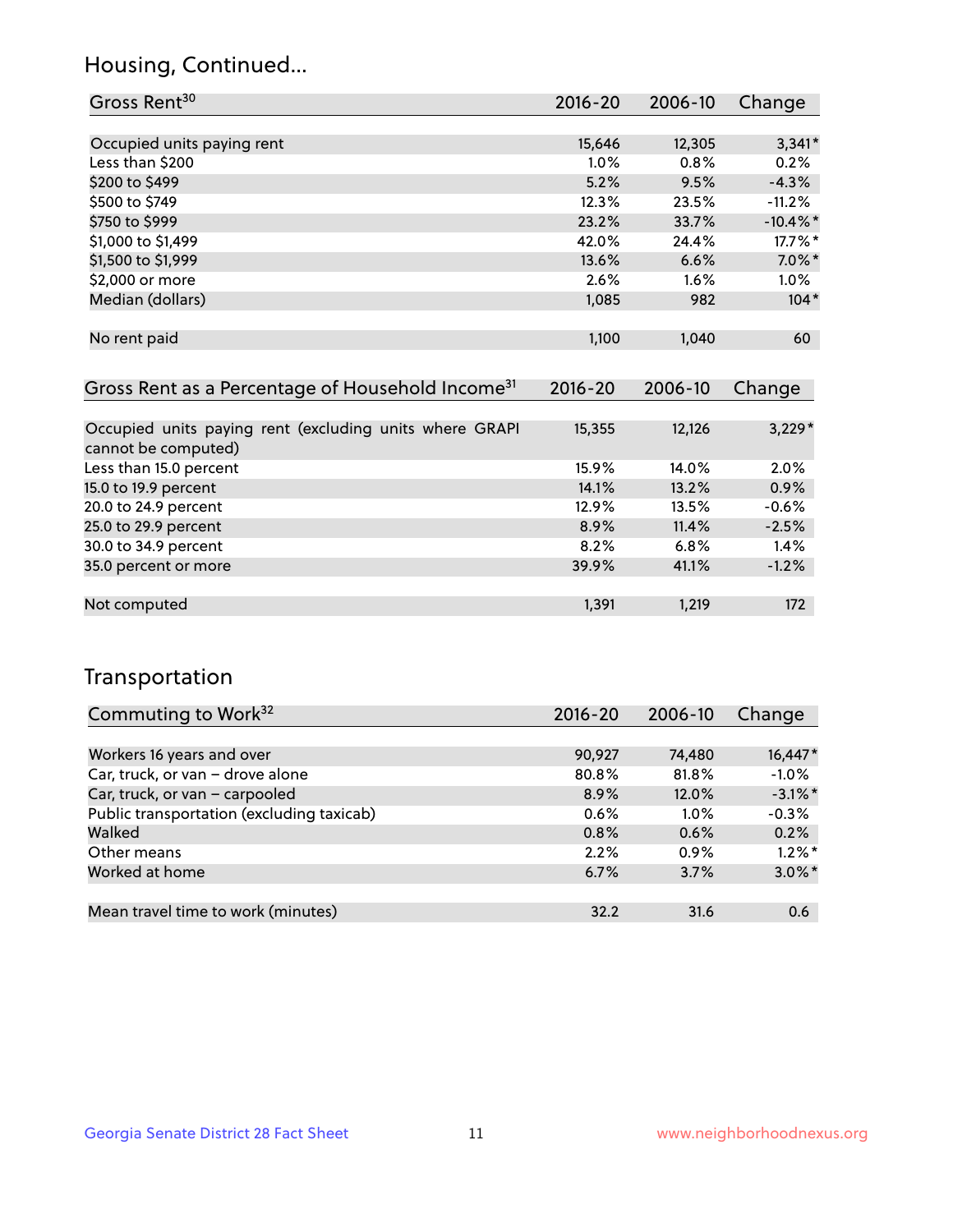## Transportation, Continued...

| Vehicles Available <sup>33</sup> | $2016 - 20$ | 2006-10 | Change     |
|----------------------------------|-------------|---------|------------|
|                                  |             |         |            |
| Occupied housing units           | 68,602      | 58,370  | $10,232*$  |
| No vehicles available            | 3.7%        | 3.6%    | 0.1%       |
| 1 vehicle available              | 24.6%       | 24.9%   | $-0.3%$    |
| 2 vehicles available             | 39.5%       | 42.3%   | $-2.9\%$ * |
| 3 or more vehicles available     | 32.2%       | 29.1%   | $3.1\%$ *  |

#### Health

| Health Insurance coverage <sup>34</sup>                 | 2016-20 |
|---------------------------------------------------------|---------|
|                                                         |         |
| Civilian Noninstitutionalized Population                | 189,549 |
| With health insurance coverage                          | 89.9%   |
| With private health insurance coverage                  | 72.8%   |
| With public health coverage                             | 27.7%   |
| No health insurance coverage                            | 10.1%   |
| Civilian Noninstitutionalized Population Under 19 years | 50,076  |
| No health insurance coverage                            | 6.2%    |
| Civilian Noninstitutionalized Population 19 to 64 years | 113,049 |
| In labor force:                                         | 88,580  |
| Employed:                                               | 84,919  |
| With health insurance coverage                          | 88.7%   |
| With private health insurance coverage                  | 86.1%   |
| With public coverage                                    | 4.7%    |
| No health insurance coverage                            | 11.3%   |
| Unemployed:                                             | 3,661   |
| With health insurance coverage                          | 53.6%   |
| With private health insurance coverage                  | 42.3%   |
| With public coverage                                    | 13.8%   |
| No health insurance coverage                            | 46.4%   |
| Not in labor force:                                     | 24,469  |
| With health insurance coverage                          | 81.0%   |
| With private health insurance coverage                  | 59.1%   |
| With public coverage                                    | 29.6%   |
| No health insurance coverage                            | 19.0%   |